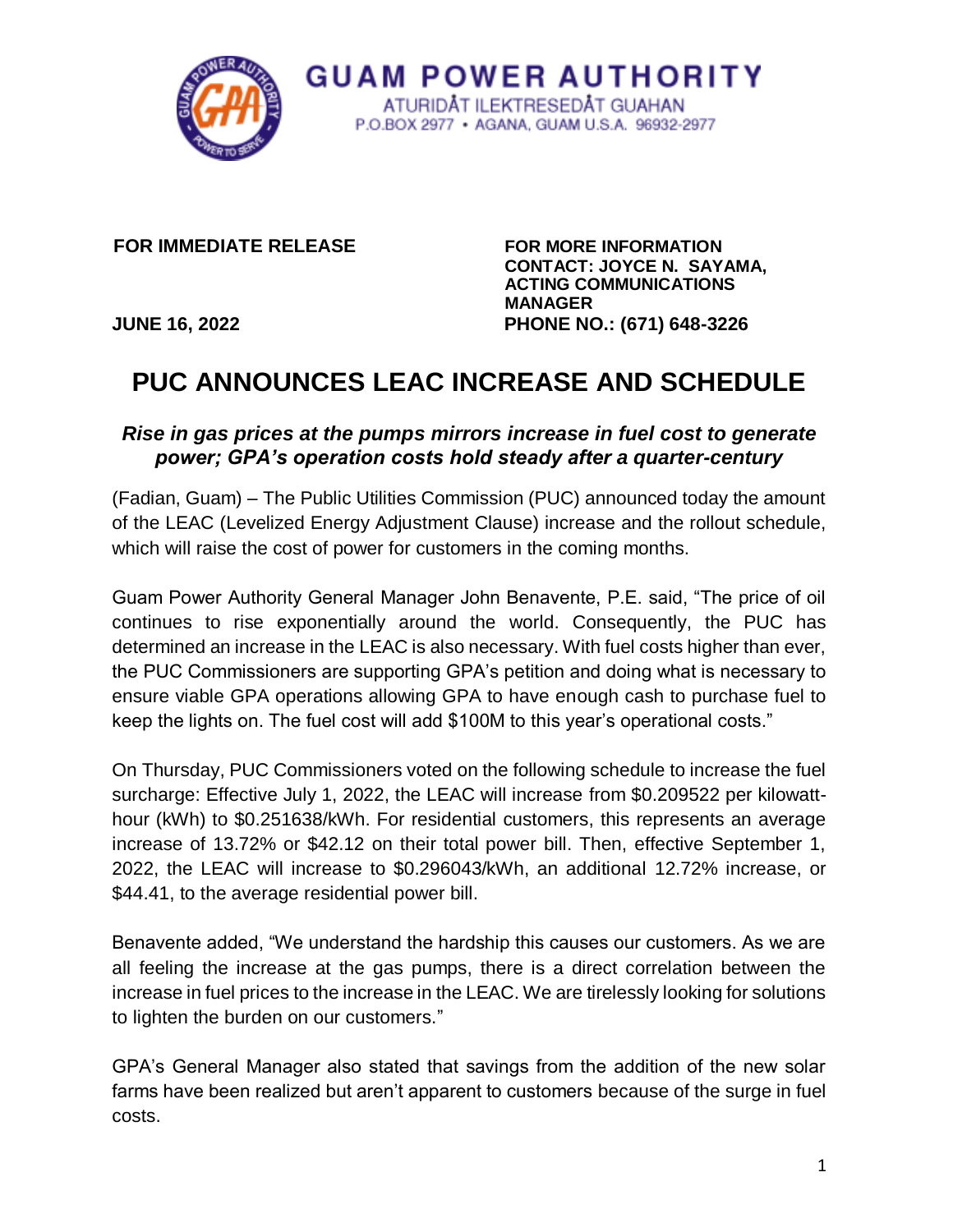Benavente said, "The rates would have been higher had the new KEPCO 60 MW Marbo solar farm not started producing energy that is expected to save ratepayers \$1.5M per month in reduced fuel expenses."

"We will not stop looking for solutions to alleviate the impact of rate increases on our customers," he said.

### **GPA's base rate steady for a quarter-century**

According to Melinda Mafnas, Assistant General Manager of Operations, GPA continues to work to find a solution. The Agency has kept the base rate down over the past quarter-century, General Manager Benavente and his team have been communicating with the Governor's Office to identify a funding source to offset increases in the fuel surcharge so customers don't have to bear the burden. GPA is also working with the 36th Guam Legislature to offset the proposed increase.

Mafnas said, "We have worked diligently to operate as efficiently as possible, which has allowed us to keep the base rate consistently low for more than 25 years. In the past decade, GPA has raised the base rate by less than two cents. In the past 25 years, the increase has been right under four cents. This means that the LEAC increases have been a direct result of fluctuating oil prices."

"Guam and the world have been hit with the uncontrollable price of crude oil. I'm confident we will get through this with our customers, and find relief when the new Ukudu power plant is commissioned," she added.

### **Save energy. Lower your power bill.**

GPA is also providing energy-saving tips to power consumers to help manage and ultimately reduce their monthly power bills.

Mafnas added, "GPA offers simple tasks that if practiced, will help customers save power and money while decreasing the demand during the peak hours between 6:00 - 9:00 p.m. For instance, set your air conditioner's thermostat to  $75^{\circ}$ F. Cool your house by using fresh air before turning on your air conditioner. Set your water heater to  $110^{\circ}$ to 120°F. Wash full loads of laundry in cold water after 9:00 p.m. Unplugging small appliances and fully charged devices every time you leave the house can lead to savings of \$2.50 a day. That may not seem like much, but that's a savings of \$75 every month. If families reduce the use of air conditioners by doing more outdoor activities, opening their windows more often, water blasting their roofs, tinting the windows of their